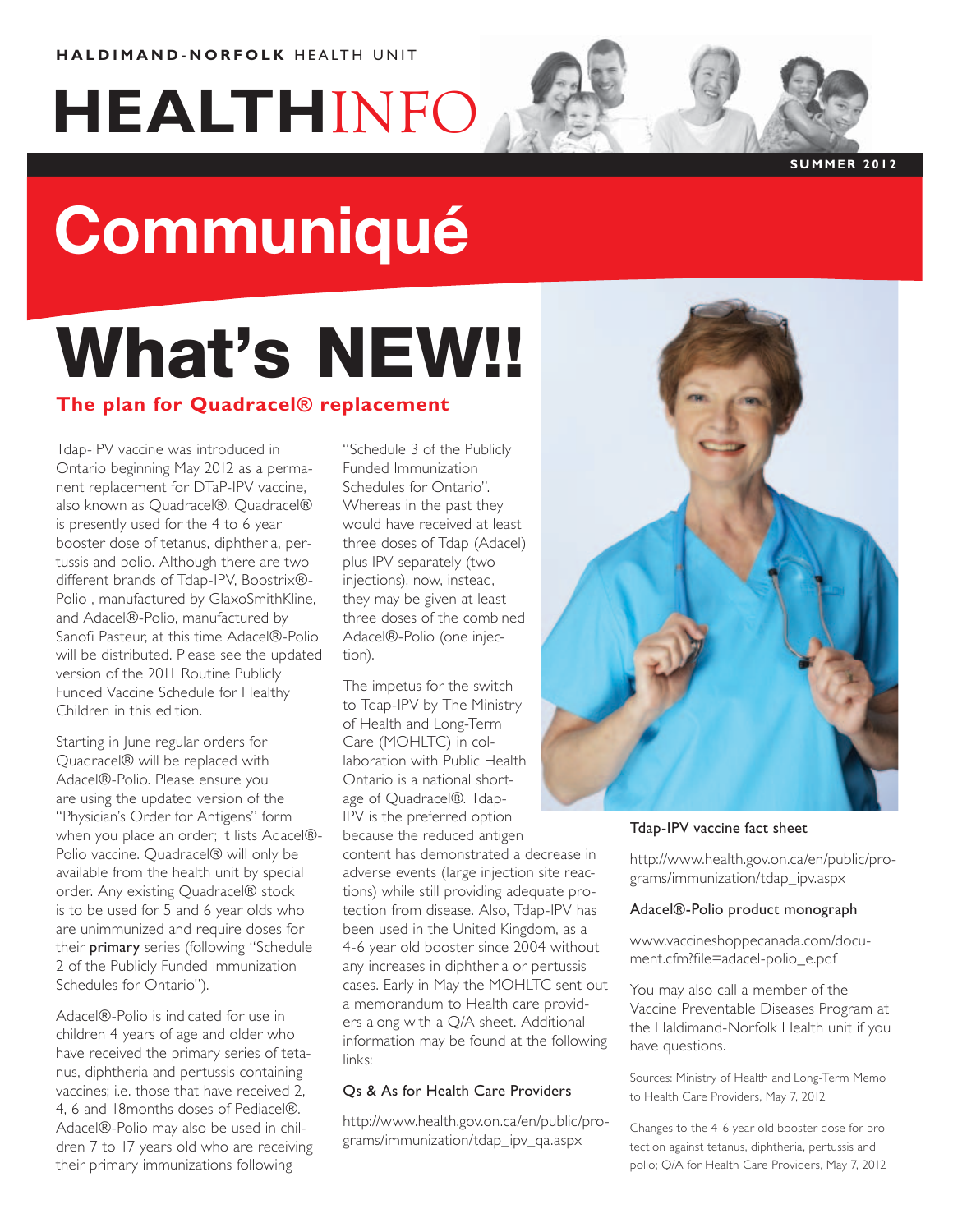

Leaders in Rural Health www.hnhu.org • info@hnhu.org

### **2011 REVISED ROUTINE PUBLICLY FUNDED VACCINE SCHEDULE FOR HEALTHY CHILDREN AGE VACCINE # 1 VACCINE # 2 VACCINE #3** 2 months Pediacel # 1 Prevnar®13 #1 (Low Risk) Rotarix #1 (oral) 4 months Pediacel  $\#2$  Prevnar®13  $\#2$ (Low Risk) Rotarix #2 (oral) 6 months Pediacel #3 12 months MMR Menjugate Prevnar®13#3 (Low Risk) 15 months Varicella 18 months Pediacel #4 4 years Adacel®Polio MMRV (Priorix-Tetra)

Rotarix = Recommended to prevent gastroenteritis caused by a rotavirus infection in young children. Can start after 6 weeks of age and completed by 24 weeks of age.

Pediacel = diphtheria, pertussis, polio, tetanus, Hib

MMR = measles, mumps, rubella (german measles) First dose **on or after 1st birthday**.

Priorix-Tetra (MMRV) = measles, mumps, rubella (german measles) and varicella

Adacel®Polio= diphtheria, pertussis, polio, tetanus

Menjugate (Meningococcal C) = One dose if  $> 1$  year. One-year-old children immunized in infancy (i.e.  $< 1$  year of age) require another dose at least one year after the last dose for enhanced protection.

**Prevnar®13** = A three dose schedule for healthy (low risk) children - 2 primary doses at 2 and 4 months of age and a booster dose at 12 months. For high risk children the schedule is three doses at two, four and six months and then a booster at 15 months. Refer to Prevnar 13 Eligibility Schedule (Tables 2 and 4)

### **Quadracel** = **Only for 5 or 6 year old unimmunized children starting their primary series.**

Simcoe | 12 Gilbertson Dr., P.O. Box 247, Simcoe ON N3Y 4L1 T: 519.426.6170 or 905.318.6623 F: 519.426.9974

Caledonia 282 Argyle St., S., Caledonia ON N3W 1K7 T: 905.318.5367 F: 905.765.8905

Dunnville | 117 Forest St., E., Dunnville ON N1A 1B9 T: 905.318.6623 F: 905.774.1538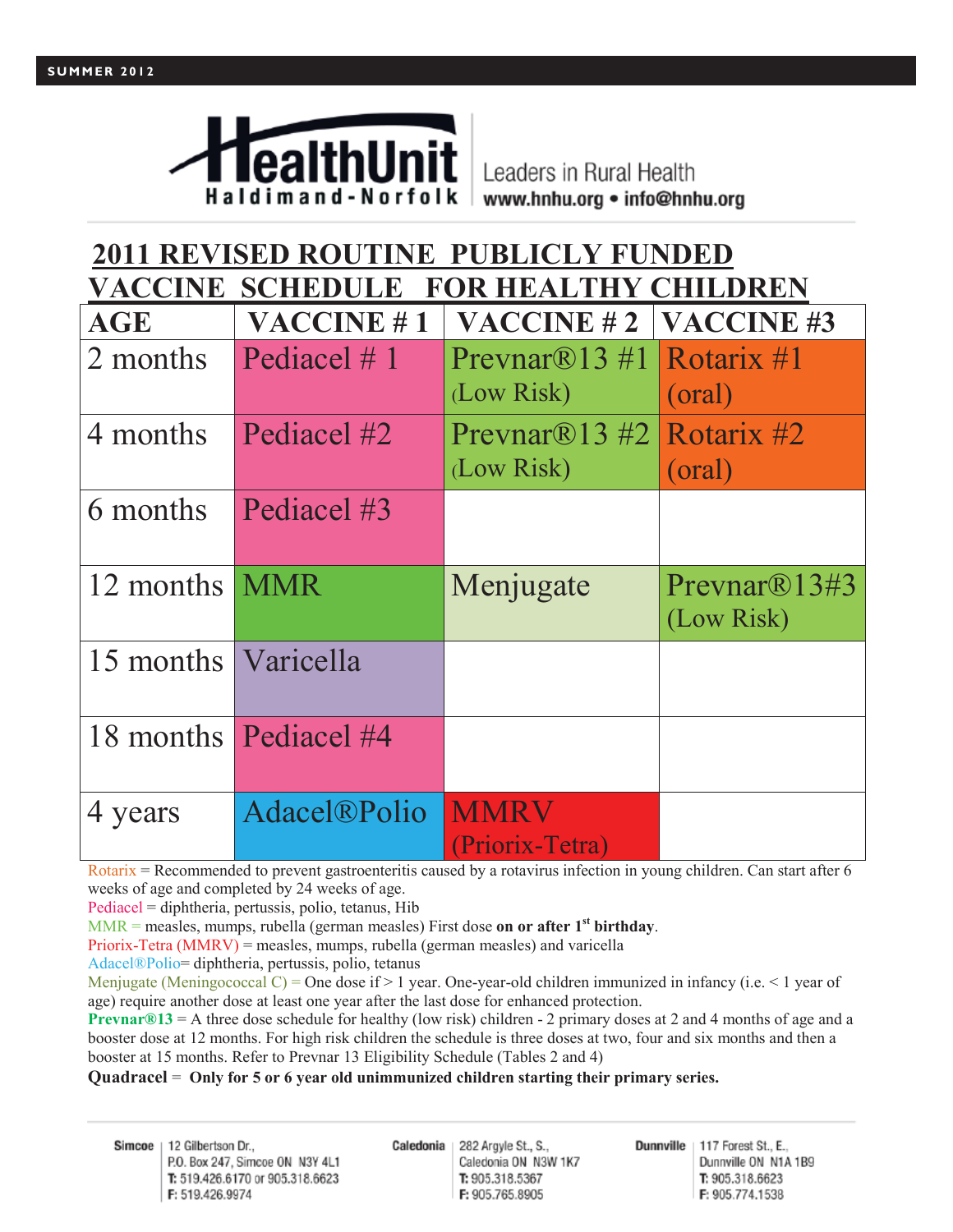## **Reminders:**

### **Option for back-up Storage of vaccine**

- • Going on vacation?
- Relocating your office?
- Malfunctioning vaccine fridge?
- Remember the Haldimand-Norfolk Health Unit: Simcoe location is available to temporarily store your vaccine. Call a member of the Vaccine Preventable Diseases Program to discuss your temporary vaccine storage needs.

### **Picking up new stock?**

- Remember to bring your preconditioned cooler. (Internal temperature between +2° C to +8° C)
- Place the "In/out" thermometer on the outside of the cooler; place the sensor inside among the vaccine, wrapped up in insulating blankets.

### **Maintaining cold chain**

- On your temperature log sheet, write down the time when you document your vaccine fridge temps.
- Each time you document a temperature press the "RESET" button.
- Refer to the new (2012) Ontario Vaccine Storage and Handling Guidelines. The guidelines are part of a package sent to health care providers in early May by the Ministry of Health and Long-Term Care.

### **To help cut down on publicly funded vaccine wastage:**

- Have a contingency plan in case of a power failure.
- • Consider purchasing a battery back-up power system for your vaccine fridge. Several products are available that will automatically switch over to battery back-up when there is a power failure.
- Keep a minimum amount of stock on hand.
- Call the health unit immediately to report a break in cold chain (any time the temperature falls below +2°C or above  $+8^{\circ}$ C).

### **New Physician's order form for antigens**

• Please ensure you are using the updated version of the order form (May 2012); it lists Adacel®-Polio.



ing blanket and the winter configuration has a chilled gel pack on top of the insulating blanket.